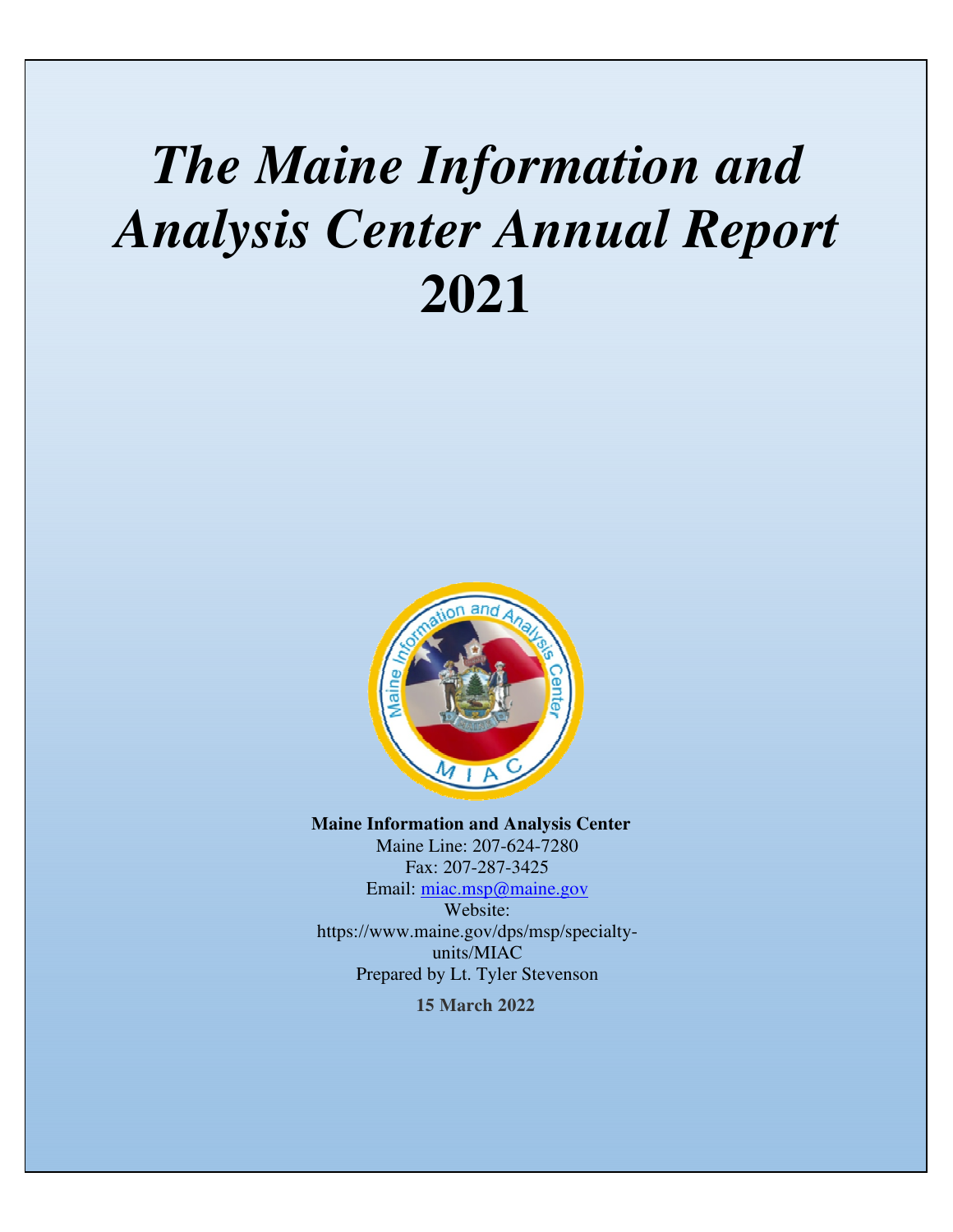## **Introduction**

*The Maine Information and Analysis Center (MIAC) was created on December 8, 2006 by Executive order. The MIAC is tasked with ensuring that both strategic and tactical information is produced and/or shared between federal, state, local, tribal, and private sector partners. The overall goal of the Center is to assist law enforcement, emergency management, and other public and private sector officials in securing Maine's citizens and infrastructure from the threat of terrorism and other criminal and public safety threats.* 

*The MIAC serves as the central point in the State of Maine for the collection, analysis, and timely dissemination of suspected or actual terrorist acts and criminal activity. The MIAC produces intelligence analysis for both law enforcement and private sector partners, is capable of providing information in real-time to our key partners throughout the United States and is part of the nationwide fusion center network.*

*The mission of the Maine Information and Analysis Center is – for criminal justice, national security, and public safety purposes only – to seek, acquire, and receive information, analyze such information, and, when lawful and appropriate, retain and disseminate such information to individuals and agencies permitted access to the information.* 

## **Annual Information**

On June 11, 2021 25 M.S.R.A chapter 201§ 1801 an Act to Require Annual Information Reporting by the Maine Information and Analysis Center was passed, requiring the MIAC to generate an annual report to the joint standing committee of the Legislature having jurisdiction over criminal justice and public safety matters.

The following is a general narrative about the types of cases, crimes, incidents and reports the MIAC has reviewed and evaluated in a manner that protected personal privacy and the integrity of the work of the center from January 01, 2021 to December 31, 2021.

In 2021 the MIAC had 3,146 entries in its activity reporting system and assisted 387 different federal, state, local, tribal, and private sector partners.

The biggest workload for the MIAC in 2021 was receiving and disseminating information and intelligence. This occurred 812 times.

- Intelligence is simply information that has been analyzed. Analysis converts the information into intelligence.
- MIAC will share information if, 1.) there is a valid investigative request, and 2.) it has been determined that the requesting party has a *"valid and legitimate need to know and right to know."* Before information is released or disseminated, the information is evaluated to determine who it is from, how it was obtained, and whether the information is law enforcement sensitive and/or for official use only.
- Information shared by MIAC must be in a manner consistent with the mission, internal directives and procedures, and the applicable provisions of the Centers' privacy policy. The MIAC assisted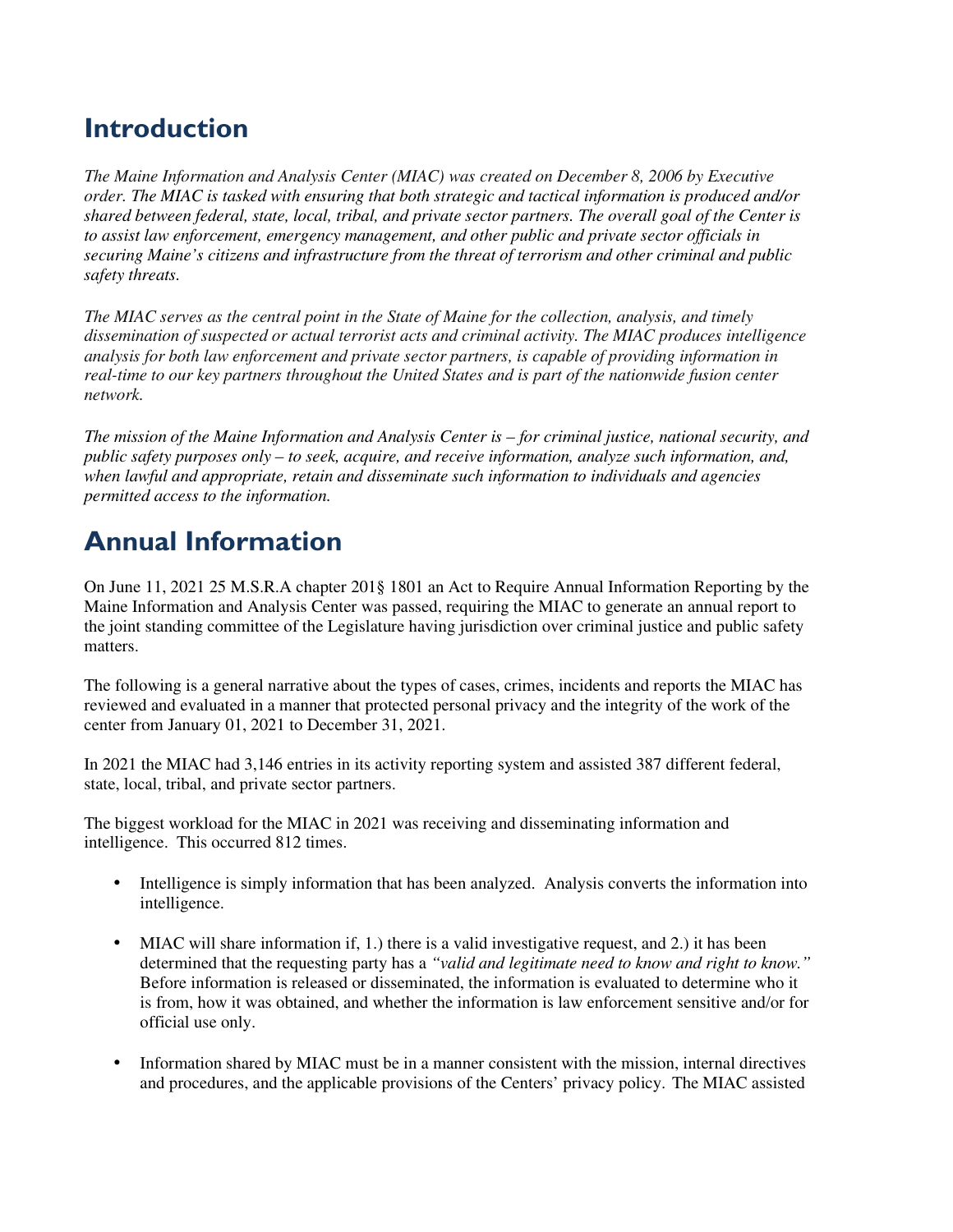our partners 415 times by disseminating other agencies informational bulletins to our distribution lists.

In 2021 there were 595 entries in the MIAC activity reporting system detailing administrative activities of employee's daily schedule and responsibilities.

The MIAC received 405 requests for information from our partners. These requests vary but were related to the following reasons: Arson, Assault, Assisting Another Agency, Burglary, Child Pornography, Counter Terrorism, Criminal Investigations, Criminal Mischief, Death Investigations, Drug Crimes, Financial Crimes, Firearms Investigations, Forgery, Criminal Gangs, Harassment, Homicide, Identity Theft, Criminal Immigration Investigations, Kidnapping, Missing Persons, Motor Vehicle Crimes, Officer Safety, Prostitution, Robbery, Sexual Assaults, Terrorism, Thefts, Criminal Threatening and Wanted Persons.

The MIAC received 269 requests for information through the Homeland Security Information Network (HSIN). HISN is the Department of Homeland Security official system for nationwide information sharing between agencies. This allows access to Homeland Security information and a secure platform to send requests, plan events, respond to incidents and share information.

The MIAC received 263 Tips and Leads:

- "Tips and lead information" means generally uncorroborated reports or information generated from inside or outside a law enforcement agency that allege or indicate some form of possible criminal activity. This includes data, usually from a single source, which has not been fully processed, evaluated, analyzed, and/or interpreted.
- A tip or lead can come from a variety of sources, including, but not limited to, the public, private sector, law enforcement agencies, field interview reports, and anonymous or confidential sources.
- Such information may be based on mere suspicion or on a level of suspicion that is less than "reasonable suspicion" and, without further information or analysis, it is unknown whether the information is accurate or useful.
- Law enforcement agencies and fusion centers deal with tips, leads, and suspicious data on a daily basis. Although this information by itself may not be indicative of a potential crime, when collated and analyzed with correlating pieces of data from other sources may be key in the prevention of or response to a criminal or terrorist act.

During this time period the MIAC created 118 bulletins to be disseminated to our partners:

- The MIAC issued several bulletins designed to inform and provide situational awareness to law enforcement and other partners, for example:
	- o Wanted bulletins for fugitives and people for whose arrest there is probable cause.
	- o Situational Awareness bulletins that bring attention and awareness to criminal activity and suspicious activity that is occurring in the State to include officer safety matters,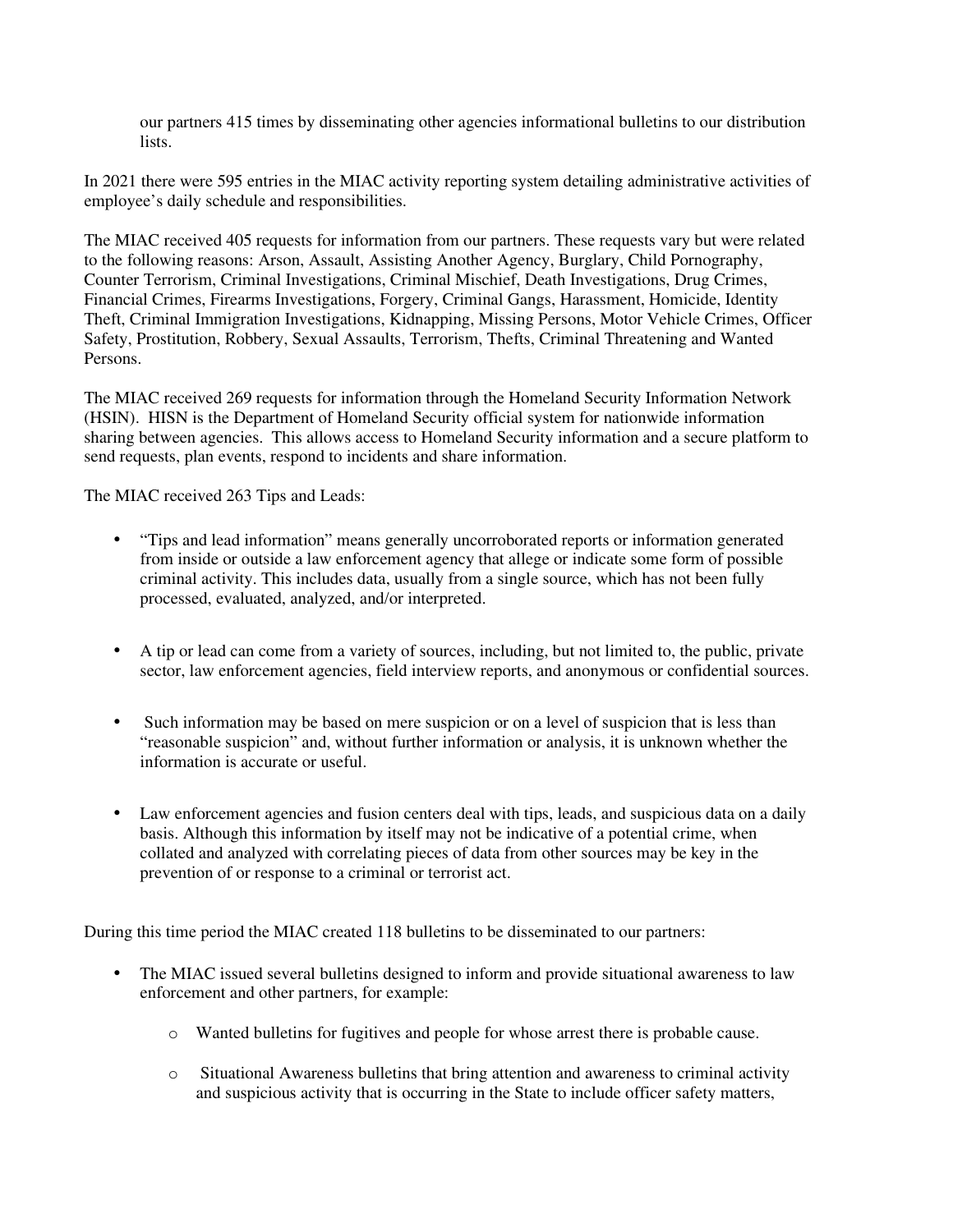Amber alerts, Silver alerts, lost or missing children and other at-risk persons. (comparable to a law enforcement teletype to include pictures)

o All bulletins are peer reviewed and are marked with appropriate classifications and sourcing before dissemination.

The MIAC received 67 requests for Automated License Plate Reader (ALPR) information. All of these requests were for LPR information in conjunction with criminal investigations or missing or endangered persons.

The MIAC made 58 entries into RISS Officer Safety Event Deconfliction System (RISSafe). This is a nationwide system developed to ensure law enforcement deconfliction during investigations. This process identifies overlapping investigations between different agencies so notifications can be made to reduce the risk of accidents or compromising investigations.

During this time period the MIAC conducted 24 Threat Assessments. These assessments are conducted to help mitigate risk at large scale events and also with criminal investigations.

*The MIAC recognizes that Americans have constitutionally protected rights to assemble, speak, and petition the government for a redress of their greivences. The MIAC safeguards these First Amendment rights and only reports on those activities for operational planning in the interest of assuring the safety and security of the demonstrators, counter demonstrators, the public and to raise situational awareness for public safety officials. Additionally, potential criminality exhibited by certain members of a group does not negate the constitutional rights of the group itself or its law-abiding participants to exercise their individual liberties under the First Amendment.* 

- Upon request and in support of public safety agencies, the MIAC often assists in the pre-planning and organization for special and/or significant events to ensure the safety of the participants regardless of the political or social motivations behind the events.
- The Constitutions of the United States of America and of the State of Maine guarantee, among other rights, Freedom of Speech, Freedom of the Press, and Freedom of Peaceable Assembly. Therefore, law enforcement responses to incidents involving the exercise of such rights must focus on whether criminal activity and/or suspicious activity has occurred or is occurring at such incidents. Determinations of whether any such activity has occurred or is occurring must be based on specific, articulable facts. At times the MIAC will report on First Amendment-protected activities in order to raise general situational awareness and protect the safety and security of persons participating in and observing such activities, the general public, and law enforcement personnel. This is critical in the case of counter-protest groups with opposing views or others that may present a specific threat to people in attendance exercising their constitutional rights.
- Fusion centers can play a valuable role in supporting law enforcement's involvement in First Amendment-protected events. As part of the Pre-Event Stage, fusion centers can support state, local, tribal, and territorial agencies as they undergo a Pre-Event Assessment. This support may include the completion of an applicable assessment and the utilization of publicly available material (such as social media tools and resources) that pertains to potential threats to the event and/or organizations participating in the event, including potential counterdemonstration groups. If the Pre-Event Assessment does not identify any risk or threat, then the assessment is not disseminated beyond those who are serving a public safety role for the event.